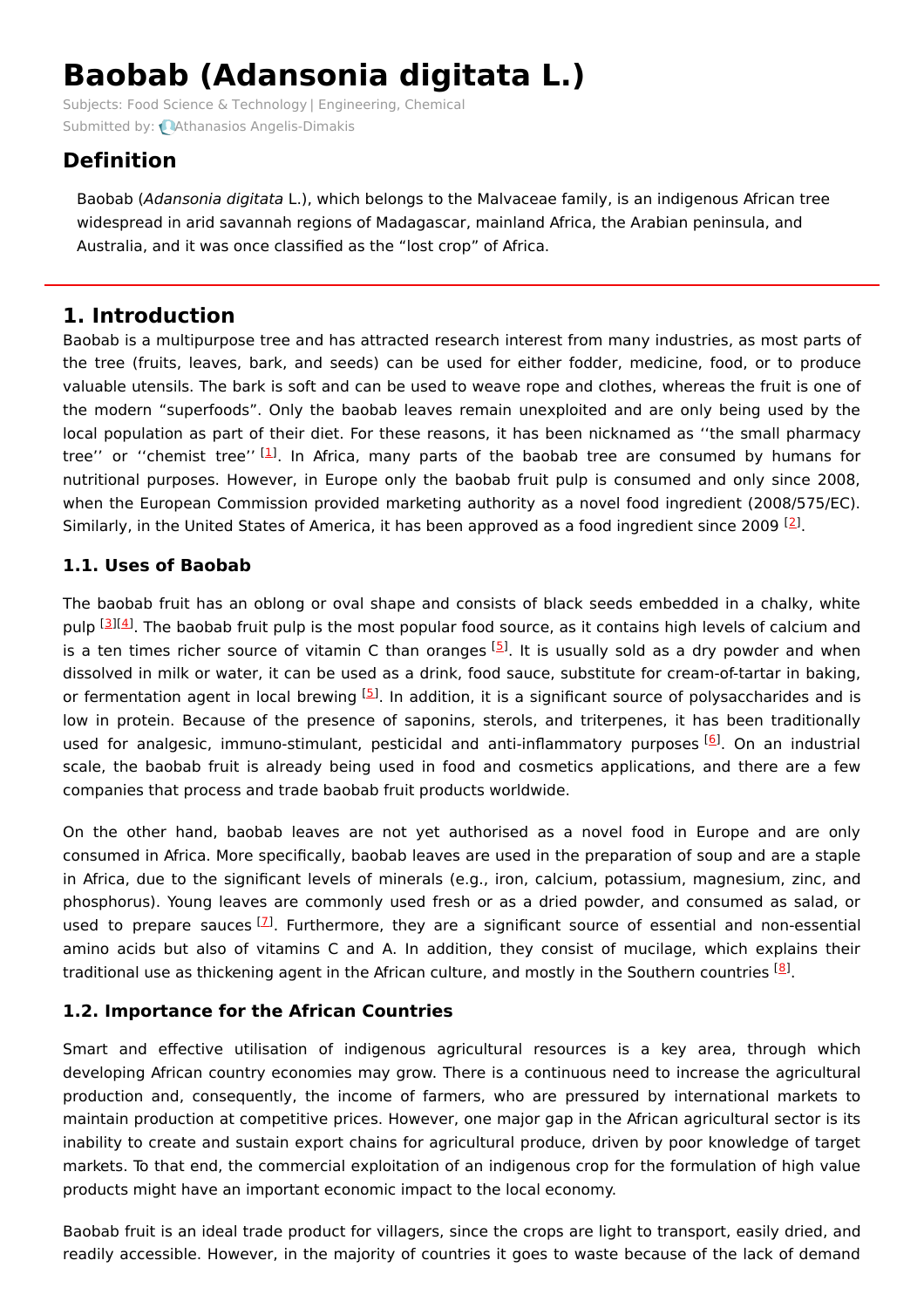and knowledge of the fruit properties. More specifically, baobab, as an important source of polysaccharides, has not been fully exploited due to limited information on its properties. With the knowledge gained from this research, polysaccharides that improve the performance of food systems could be developed. Furthermore, the application of baobab polysaccharides may not be limited to the food industry and could be expanded to the cosmetics and pharmaceutical industries.

Another significant impact that baobab can have to the local community is to help promote gender equality, since, traditionally, women are in charge of the baobab trees. An Africa-inspired health food brand and social business has been using baobab fruit as a key ingredient for their health and beauty products, in collaboration with Ghanaian partners. The company has been promoting the use of baobab worldwide, by developing an online campaign #MakeBaobabFamous, showcasing the importance of the crop to the local society and economy. They state that over 1000 women have been working with them, either by harvesting the baobab fruits or in the processing centre. This has led to an increase in their annual income from £9 to £119, enabling the women to provide food, education, healthcare, and other basic needs for their families <sup>[\[9](#page-3-8)]</sup>.

## **2. Techno-Economic Assessment of Polysaccharide Extraction from Baobab, Take Nigeria as an Example**

Focusing on Nigeria, an area of application for these polysaccharides could be the flour and baking industry. This would strengthen the use of indigenous flours and increase the income of local farmers. Nigeria's agricultural policies aim at accelerating industrialisation through research and development into utilisation and value addition of under-utilised agricultural commodities, such as baobab. This can lead to sustainable economic growth and employment, improved agricultural production and a new income source for small scale food producers or rural population who harvest and sell such commodities in local markets. During the past decade, the Nigerian Government initiated a policy on 10% cassava flour inclusion in bread, as part of efforts to boost the utilisation and create markets for farmers and small/medium scale processors. The program drove the demand for cassava, increasing productivity by approximately 10 million tonnes in six years, making, temporarily, Nigeria a top world producer. Similarly, baobab polysaccharides can be used as a natural improver in wheat-cassava breads and subsequently increase the market demand for baobab.

#### **2.1. Technical Assessment**

Polysaccharides have been isolated from different varieties of baobab fruits and leaves (Adansonia digitata L.) under a range of extraction conditions (at pH 6.0 or 2.0)<sup>[\[10](#page-3-9)]</sup>. The polysaccharides were examined by means of sugar composition analysis, NMR spectroscopy, size exclusion chromatography (SEC) and dilute solution viscometry. It was found that fruit polysaccharides are xylogalacturonans, whereas leaf polysaccharides are homogalacturonans and rhamnogalacturonans.

The extracted polysaccharides from the fruits and leaves of the baobab tree were assessed for their emulsifying capacity. Emulsions were formed at acidic pH (pH 2.0 and  $\phi = 0.1$ ) and were investigated by means of droplet size distribution analysis, ζ-potential measurements, and interfacial composition analysis. Despite the macromolecular differences of baobab polysaccharides all emulsions were formulated at concentrations resulting in comparable zero shear viscosity of the continuous phase allowing structure vs. function relationships to be made. Emulsions made with fruit polysaccharides formed finer droplets and exhibited good long term stability than those formulated with leaf polysaccharides. Stability was achieved by formation of thick interfacial layers, as evidenced by the large polysaccharide interfacial loading ( $\Gamma_{\rm polysaccharide}$  13.8 or 20.7 mg m<sup>-2</sup>) that created an effective steric barrier against droplet growth, whereas proteins did not seem to play central role. Fruit polysaccharide emulsification performance at acidic pH was attributed to their compact conformation at the interface that is linked to their structure. Conversely, the presence of rhamnogalacturonan segments in leaf polysaccharides resulted in chain desorption and poor emulsion stability. Overall, it has been shown that baobab fruit polysaccharides could be suitable emulsifiers for a range of technological applications that [11]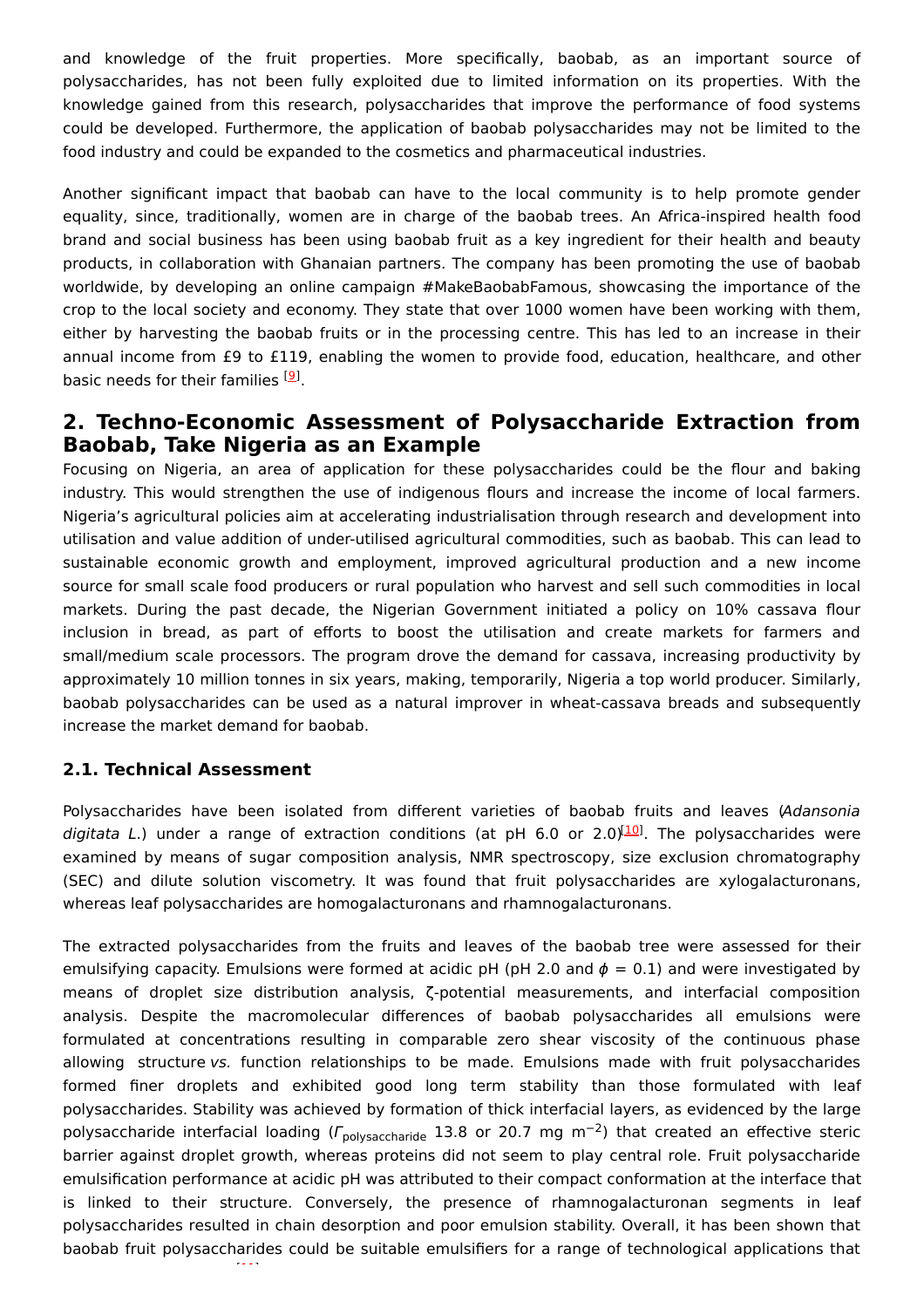require low pH stability<sup>[\[11](#page-3-10)]</sup>.

The structure and rheology of baobab polysaccharides were characterised by using linkage analysis and rheometry. The results demonstrate that leaf polysaccharides are comprised mainly of an RG-I-type backbone, with two predominant domains: one branched at O-4 of the →2)-Rhap-(1→residues with typical neutral arabinan, galactan and type II arabinogalactan side-chains; the other branched at O-3 of the →4)- GalpA-(1→backbone to single GlcpA-(1→residues, similar to that found in polysaccharides extracted from several other members of the Malvaceae family. On the other hand, the fruit polysaccharide was mostly xylogalacturonan, with co-extracted α-glucan. Regarding the rheological characterisation leaf polysaccharides did not show unusual rheological behaviour in response to changes in pH or temperature. In contrast, the relaxation dynamics of fruit polysaccharides after constructing master curves of viscoelasticity revealed a strong dependency of rheological behaviour on pH. More specific, polysaccharide dispersions present liquid-like viscoelasticity at acidic pH, whereas, at neutral pH a weak gel network formation was observed that destabilised rapidly under the influence of flow fields. These unique rheological characteristics may point to new directions in food and pharmaceutical formulation<sup>[\[12](#page-3-11)]</sup>.

### **2.2. Economic Assessment**

An economic viability assessment was performed for the isolation and extraction of baobab polysaccharides on a large scale and the potential market for such products were examined. As the extraction process uses large amounts of ethanol for the polysaccharide precipitation (accounting for 62% of the total cost), this allows the opportunity to investigate two alternative scenarios: a base case (without ethanol recycling) and a circular scenario with ethanol recycling. For this reason, a preliminary economic analysis for both scenarios (with/without ethanol recycling) was performed to determine the economic viability of the process, based on the bench scale extraction and considering all the capital and operating costs. The results showed that the average cost per 100 g of extracted polysaccharide was estimated to be 33.9£/100 g, for the base scenario, and 22.5£/100 g, for the ethanol recycling scenario by combining the operating cost with the average polysaccharide yield. The values were similar to the price of commercial pectin; however, they were higher compared to the actual production cost of commercial pectin. In addition, a scale up analysis was evaluated for a 15-year project lifetime, to assess if the overall cost would drop, and, thus, the potential profit of an industrial extraction plant would be higher, rendering such an investment viable.

However, as the polysaccharide extraction from baobab is a novel process, it was difficult and uncertain to assume a specific price for the final product in order to calculate the expected revenues and, thus, assess the economic viability of the investment. For that purpose, the production cost of the polysaccharide was calculated for a minimum acceptable economic result, as expressed by the payback period. The minimum profitable selling price was estimated to be between £22 and £34 per 100 g of polysaccharide, which was comparable to the commercial selling price of high purity polysaccharides. Since the two major components of the total annual variable costs were the raw materials and the labour cost, a scale-up analysis with the ethanol recycling scenario was examined under Nigerian conditions, as it was the most profitable.

In addition, a sensitivity analysis was performed to estimate the overall range of the final product price. The major component that affects the final product prices and, thus, the viability of the plant, was the cost of utilities and mostly steam. The results revealed that fluctuations in the steam price play a critical role although the best-case scenario showed that the minimum profitable price might even drop below £20/100 g, leaving a bigger margin for profit and making the product more competitive to existing commercial ones. On this basis, a more detailed analysis on a case-by-case basis is necessary to investigate more accurate values for purchase costs as well as alternative options for steam production in order to optimize the baobab polysaccharide extraction process and to establish a profitable price of baobab polysaccharide as a food or pharmaceutical ingredient.